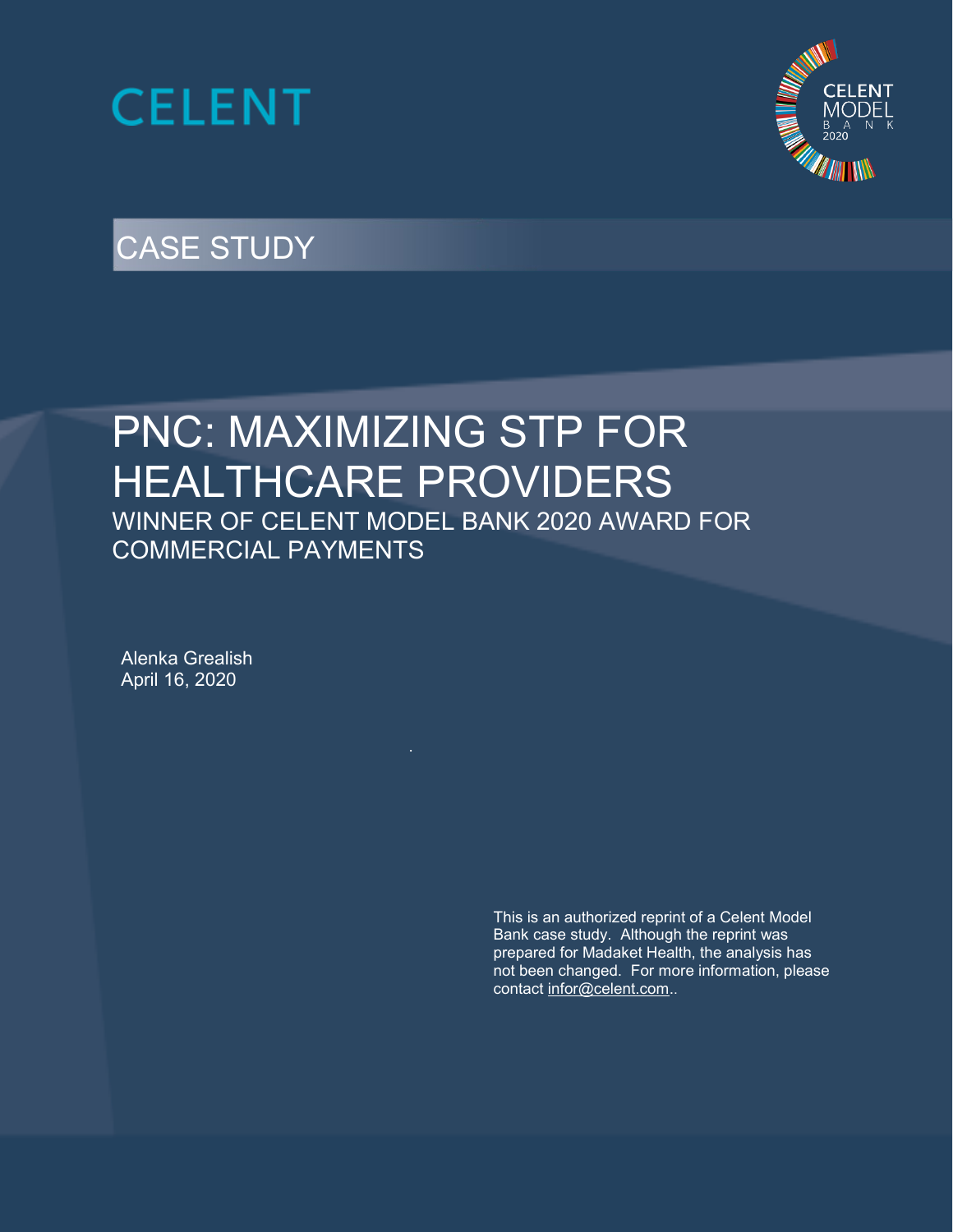## CASE STUDY AT A GLANCE

| <b>FINANCIAL INSTITUTION</b> | <b>PNC Bank, National Association</b>                                                                                                                                                                                                                                                                                   |
|------------------------------|-------------------------------------------------------------------------------------------------------------------------------------------------------------------------------------------------------------------------------------------------------------------------------------------------------------------------|
| <b>INITIATIVE</b>            | <b>Healthcare Payer Enrollment Automation</b>                                                                                                                                                                                                                                                                           |
| <b>SYNOPSIS</b>              | PNC recognized a pain point in healthcare providers' revenue cycle: the<br>need for a more efficient payer enrollment process for EFT and e-<br>remittance. PNC Healthcare Payer Enrollment Automation removes<br>extra steps from this process, while also maximizing efficiency and<br>substantially reducing errors. |
| TIMFI INFS                   | $\bullet$ Start: June 2018<br>• Goal met to convert all healthcare provider clients to automated payer<br>enrollment by January 2019<br>• Client self-service user interface (UI) launched Q2 2019                                                                                                                      |
| <b>KFY BENEFITS</b>          | • Extensive quantitative results, ranging from cost and time savings to<br>improved accuracy, including:<br>$\circ$ Enrollment turnaround from an average of 32 days to 4.5 days<br>$\circ$ Rejection rate down from 20% to 5%                                                                                          |
| <b>KEY VENDOR</b>            | Madaket, a SaaS and API provider that connects healthcare providers<br>and payers                                                                                                                                                                                                                                       |

## CELENT PERSPECTIVE

PNC has a 25 year legacy of innovation in healthcare banking. Healthcare Payer Enrollment Automation is a prime example of how PNC can identify a pain point in healthcare providers' revenue cycle and help solve it.

- PNC understands patient billing, third-party payers (insurance companies), claims processing and payments, and has decades of experience with the systems and applications used to accomplish these processes.
- Payer enrollment historically has been an onerous, protracted process, which involves many redundant processes, including data entry.
- Through a strong collaborative approach and API-skilled vendor, PNC was able to build an intuitive UI that allows both internal and external users to be fully functional on day one, with no lengthy user manuals or required training.
- The success of Healthcare Payer Enrollment Automation is evidenced by quantitative results, ranging from cost and time savings to improved accuracy — including a reduction in enrollment turnaround time from an average of 32 days to 4.5 days and in the rejection rate from 20% to 5%.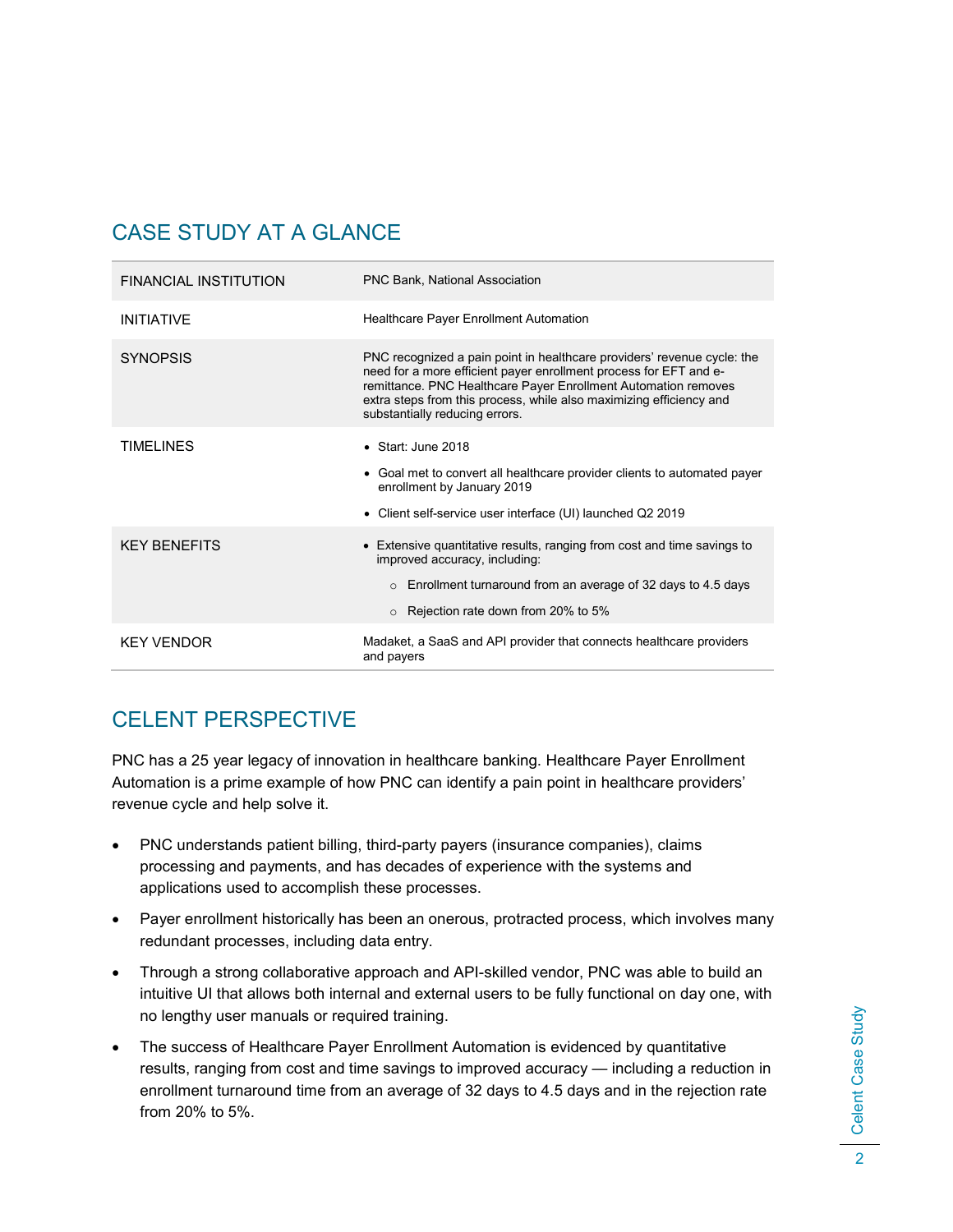### DETAILED DESCRIPTION

PNC is a leading treasury services provider in the US with 44,000 Corporate & Institutional Banking clients. Its Treasury Management business ranks in the top 4 (Ernst & Young, 2019), and it has earned client satisfaction awards.

#### Table 1: PNC Snapshot

|                                             | <b>PNC BANK</b>              |
|---------------------------------------------|------------------------------|
| <b>YEAR FOUNDED</b>                         | 1845                         |
| <b>REVENUE</b>                              | \$17.8 billion (2019)        |
| <b>ASSETS</b>                               | \$410 billion (2019)         |
| <b>GEOGRAPHICAL PRESENCE</b>                | US                           |
| <b>EMPLOYEES</b>                            | Approximately 52,000         |
| OTHER KEY METRICS                           | Approximately 2,300 branches |
| RELEVANT TECHNOLOGIES AND<br><b>VENDORS</b> | Madaket                      |

Source: PNC

In developing Healthcare Payer Enrollment Automation, PNC is leveraging its experience working with thousands of payers and providers and running a healthcare clearinghouse.

### **Opportunity**

The health insurance market in the US is highly fragmented with approximately 4,000 payers. To get paid by payers electronically and receive an e-remittance (aka 835), healthcare providers face the onerous task of navigating through myriad enrollment processes, which include differing requirements (e.g., for signatures) and forms across payers. As a result, the enrollment cycle time can take up to eight weeks, with payers rejecting an average of 20% of all enrollment submissions [\(Figure 1\)](#page-3-0). Rising fraud in healthcare e-payments has compounded the complexity. While healthcare providers are striving to digitize their revenue cycle — including straightthrough cash posting — this upstream step is sufficiently time-consuming, making the enrollment process less efficient.

According to the 2017 Council for Affordable Quality Healthcare Index, "even with [the] adoption of electronic claim submission at 95%, 37% of claim payments" were made manually. This created an opportunity to lower costs by more than \$9.4 billion by transitioning to electronic transactions. The bank that can unlock these cost savings stands to fortify its position in healthcare banking. PNC is helping do just that with its Healthcare Payer Enrollment Automation. Given that PNC's core healthcare provider clients are large healthcare systems with over 5 million claims a year, PNC's Healthcare Payer Enrollment Automation solution's value proposition is enormous.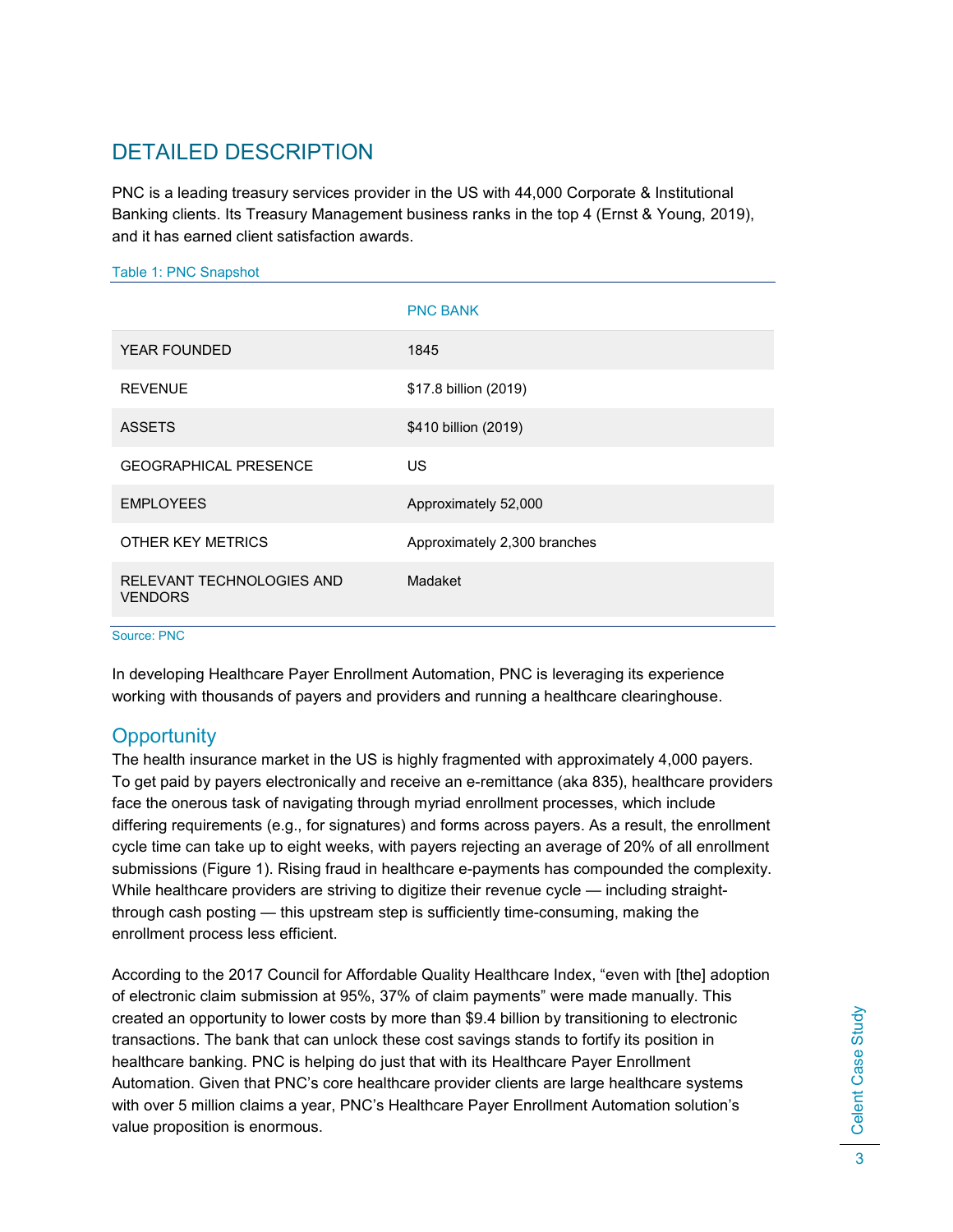#### <span id="page-3-0"></span>Figure 1: The Byzantine Traditional Enrollment Process

| Pre-automation:<br>Average cycle time at 32 days for EFTs and 20 days for 835<br>$\bullet$<br>enrollments<br>Approximate cost per enrollment is \$360 (this was PNC's internal<br>$\bullet$<br>cost per enrollment)<br>No enrollment level reporting internally or for clients<br>$\bullet$<br>Process complexity - 38 process steps and 15 decision points<br>$\bullet$       |
|--------------------------------------------------------------------------------------------------------------------------------------------------------------------------------------------------------------------------------------------------------------------------------------------------------------------------------------------------------------------------------|
| Healthcare Payer Enrollment Automation can help:<br>Centralize enrollment data and requests<br>$\bullet$<br>Reduce average enrollment to 3 to 5 business days<br>$\bullet$<br>Eliminate redundant steps and re-work<br>$\bullet$<br>Show dashboard tracking and reporting statuses<br>$\bullet$<br>Align client self-service with digital onboarding<br>Reduce error rate<br>۰ |

Source: PNC

#### **Solution**

PNC's goal with Healthcare Payer Enrollment Automation is to help maximize healthcare providers' efficiency in enrolling payers for e-payment and e-remittance and thereby drive up their straight-through processing (STP) rates*.* In particular, it helps large provider entities with thousands of National Provider Identifiers (NPIs) and numerous unique signers. By automatically populating payer and provider data into the enrollment forms, this can reduce enrollment cycle time by sending error-free enrollment data directly to payers.

Shifting from a manual paper-based process to a single source of data and automation required an overhaul of PNC's internal payer enrollment and healthcare provider client onboarding processes. The new process allows it to show step-by-step who approved an enrollment. Prefilled PDFs and e-signatures add transparency and traceability that were lacking with manual enrollments. Moreover, PNC can help mitigate fraud using an automated workflow that logs each step of the enrollment and the associated user, replacing PNC's manual risk controls with systemic controls.

To develop its solution, PNC chose to work with a tech vendor, Madaket, based on its healthcare-specific SaaS and API capabilities. Madaket created new and evolved existing APIs to meet PNC's unique requirements given the existing level of service PNC delivers to clients, such as white glove service, superior technology, and extensive controls. With the support of Madaket, PNC linked the payer enrollment requirements with its provider data and created an automated workflow that addressed the needs of both payers and healthcare providers (e.g., meeting signer requirements). The workflow helps:

- Centralize enrollment data and requests.
- Eliminate redundant steps and re-work.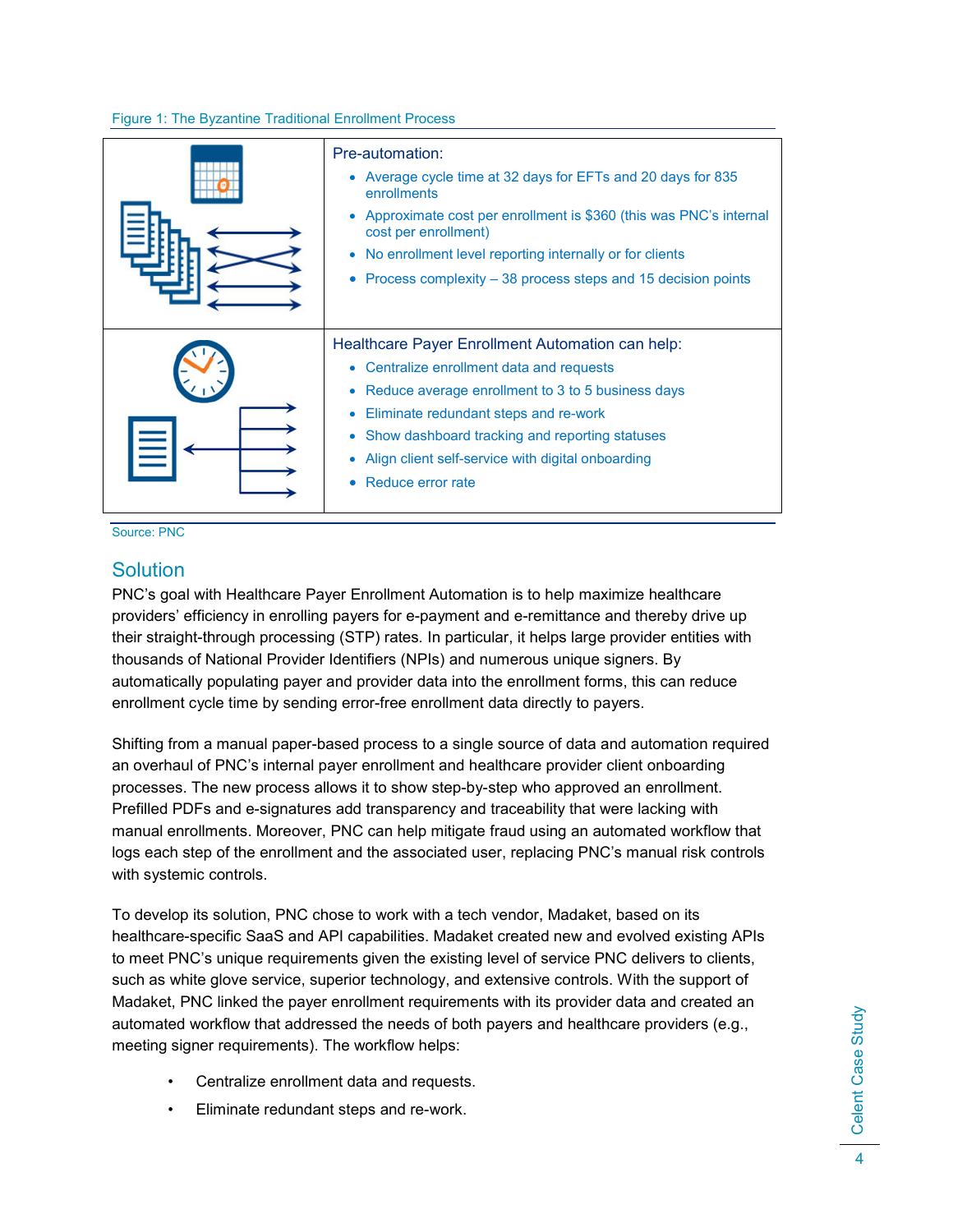- Provide dashboard tracking and reporting statuses [\(Figure 2\)](#page-4-0).
- Offer client self-service aligned with digital onboarding.
- Reduce the error rate to less than 1%.
- Provide systemic fraud controls.

To help provide a single digital experience to its healthcare provider clients, PNC leveraged Madaket APIs to integrate PINACLE (PNC's corporate online and mobile banking portal) and Healthcare Payer Enrollment Automation into PNC Healthcare Advantage (its healthcare platform). This integrated PINACLE platform enables clients to access PNC Healthcare Advantage portal through a single sign-on and centralized entitlements. Healthcare provider clients can easily navigate between their traditional banking services and healthcare services without having to log on to multiple systems.

PNC used Angular (an open-source web development application) to build an intuitive user experience that eliminated the need for lengthy training and user manuals. A critical part of the solution development was user testing. PNC internal developers leveraged APIs to create a real-time interactive user experience. They used InVision click-through prototypes to give healthcare provider clients and internal end-users a way to easily touch and see how the developers translated their user journey into a functioning, user-friendly interface. Gathering feedback early and often yielded positive results: There was virtually no need for post-release enhancements or bug fixes.

The intuitive UI is demonstrated by the screenshots below for healthcare provider clients. [Figure](#page-4-0)  [2](#page-4-0) shows two screens: the healthcare provider client dashboard with key metrics displayed at the top and "tasks" to be done listed below, and the "Task Manager" page. A healthcare provider client can click on the task and go to a screen that displays the task (e.g., provide digital signature) and the remaining steps to complete. This self-service feature was added after the initial launch and evaluation of workflow improvements. Healthcare provider clients can view enrollment status, complete enrollment review, e-sign, and upload required forms.

| <b>Healthcare</b><br>$\equiv$ |                    |                        |                       |                 |                                        |                               |                     |                               |
|-------------------------------|--------------------|------------------------|-----------------------|-----------------|----------------------------------------|-------------------------------|---------------------|-------------------------------|
| <b>Task Manager</b>           | <b>Enrollments</b> |                        | <b>Medical Groups</b> | Plans           |                                        |                               |                     |                               |
|                               |                    |                        |                       |                 |                                        |                               |                     | <b>EXPORT ENROLLMENTS</b>     |
| <b>ENROLLMENT ID</b>          | <b>STATUS</b>      | <b>MEDICAL GROUP</b>   | <b>TIN</b>            | <b>NPI</b>      | <b>PLAN NAME</b>                       | TRANSACTION TYPE LAST UPDATED | FILTER $\sqrt{}$    | $25 \vee$<br>SHOW ME<br>OWNER |
| 2183                          | Closed             | 0078 PNC Medical Group | 609709809             | 1083868772      | Aetna                                  | ERA                           | about 9 day(s) ago  | John Doe                      |
| 1917                          | Closed             | 0078 PNC Medical Group | 609709809             | 1083868772      | Medicare with Legacy ID                | ERA                           | about 30 day(s) ago | John Doe                      |
| 1916                          | Closed             | 0078 PNC Medical Group | 609709809             | 1083868772      | Cigna - Training                       | EFT                           | about 30 day(s) ago | John Doe                      |
| 1915                          | Closed             | 0078 PNC Medical Group | 609709809             | 1083868772      | Aetna Better Health of<br>Pennsylvania | ERA                           | about 30 day(s) ago | John Doe                      |
| Items $1 - 4$ of $4$          |                    |                        |                       | 11 <sup>5</sup> |                                        |                               |                     |                               |

#### <span id="page-4-0"></span>Figure 2: Provider Dashboard and Task Manager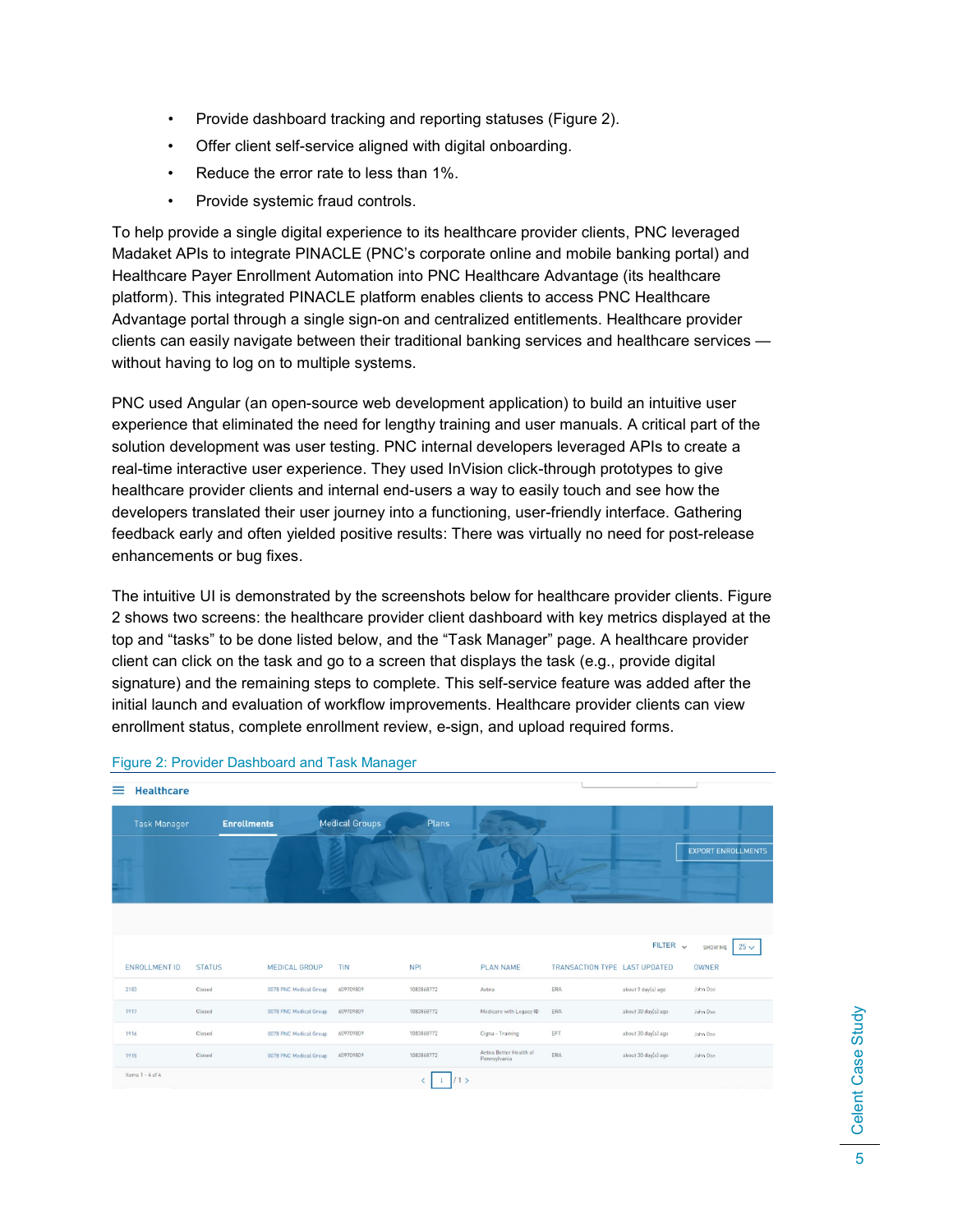| ≡<br><b>Healthcare</b>              |                    |                                     |                                                                                  |                     |                                            |
|-------------------------------------|--------------------|-------------------------------------|----------------------------------------------------------------------------------|---------------------|--------------------------------------------|
| <b>Task Manager</b>                 | <b>Enrollments</b> | <b>Medical Groups</b>               | Plans                                                                            |                     |                                            |
|                                     |                    |                                     |                                                                                  |                     | <b>EXPORT TASKS</b>                        |
| K                                   |                    | <b>Approved By Payer</b>            | $\overline{\mathbf{3}}$<br><b>Rejected By Payer</b><br><b>Provider Abandoned</b> |                     | $\mathbf{u}$                               |
| <b>TASKS</b>                        |                    |                                     |                                                                                  |                     | $FILTER \times$ SHOW ME<br>$25 \vee$<br>d. |
| <b>TASK NAME</b>                    | TIN                | <b>NPI</b><br><b>PLAN NAME</b>      | <b>TRANSACTION TYPE</b>                                                          | <b>FORM CONTACT</b> | <b>CREATED DATE</b>                        |
| Print, Complete & Upload PDF        | 101314245          | 1649525569<br>:Test Plan PNC        | EFT                                                                              | JohnDoe@email.com   | 06/06/2019 02:03 PM                        |
| Provide Digital Signature           | 101314245          | 1649525569<br>ITest Plan PNC        | ERA                                                                              | JohnDoe@email.com   | 06/07/2019 11:39 AM                        |
| Provide Digital Signature           | 101314245          | 1033256540<br>!Test Plan PNC        | ERA                                                                              | JohnDoe@email.com   | 06/07/2019 01:49 PM                        |
| <b>Provider Enrollment Required</b> | 101314245          | 1649525569<br>PNC Test Payer 2      | EFT/ERA                                                                          | JaneDoe@email.com   | 06/10/2019 09:12 AM                        |
| Print, Complete & Upload PDF        | 101314245          | 1649525569<br>PNC Test Payer 4 (UP) | EFT                                                                              | JaneDoe@email.com   | 06/10/2019 01:46 PM                        |

Source: PNC

### Approach

To produce a well-designed, intuitive solution, PNC recognized that cross-team collaboration was important during design and journey mapping. In addition, PNC recognized that client input was valuable. PNC wanted to increase overall project participation and generate a sense of "skin in the game." PNC also recognized that it would have to reengineer a complicated process and hence chose to have its crews focused on both technology and process (unlike in traditional approaches, which have a tech team and a process team). As a result, PNC began by examining best practices in electronic enrollment and then reengineered its process.

Cross-team collaboration. The project involved process changes and a number of key stakeholders and experienced team members, as well as end users — client healthcare providers, all of which contributed to its complexity. The core team consisted of 10 lead contributors (including two project managers) from PNC and two from Madaket, each focused on a specific work stream such as communications or internal training. Given that process engineering requires discipline and care, PNC assigned a manager for this stage who is certified in change management.

Providing visibility and consistent communication to the cross-team collaborators and a comprehensive project plan contributed to its overall success. Prior to kick-off, the project team met with internal stakeholders from Onboarding, Payer Services, Payer Enrollment, Technology, and Product teams to provide an overview of the project plan and ask for dedicated resources and support. As a result, teams were able to prepare for and be aware of any complexities.

During the project, PNC held biweekly project meetings and remained focused on each work stream and deliverable, no matter how small. Weekly status reports captured the project timeline, task lists, risk, and upcoming activities. This level of detail and transparency kept the team focused and on task.

The internal development crews worked closely with Madaket to align shared backlogs and overall prioritization. Through strong communication and daily stand-up meetings, they stayed aligned and worked in tandem.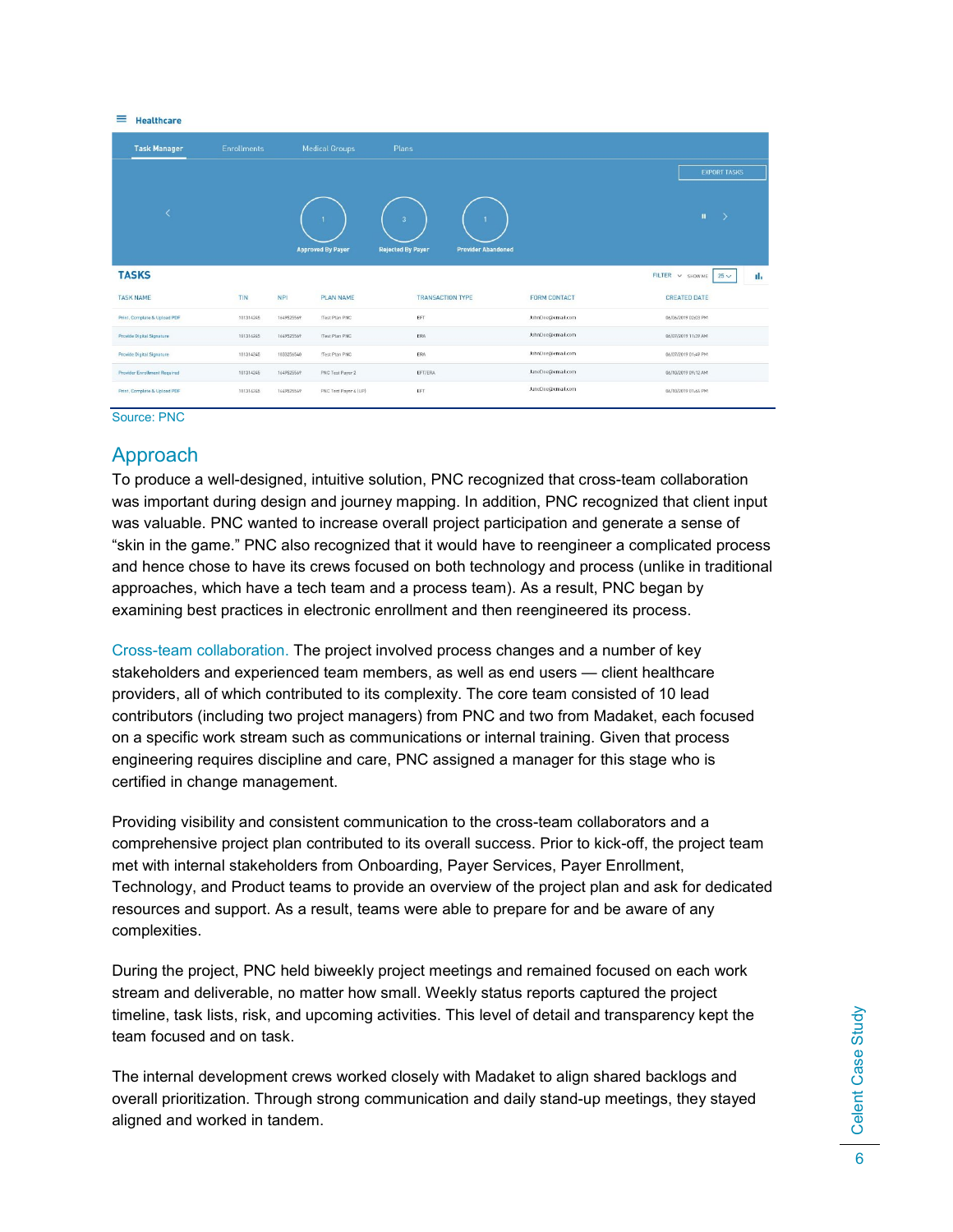Project milestones included data conversion, defining internal process and support procedures and training coordination, planning and distributing client communications, UPIC (Universal Payment Identification Code) implementation, API mapping, and user interface integration [\(Table 2\)](#page-6-0).

<span id="page-6-0"></span>Table 2: Milestones

MILESTONE DESCRIPTION DATA **CONVERSION** 161 days • Establish PNC Clearinghouse setups within the Madaket system • Payer Setups • Pilot Phase 1 Provider Setups DEFINING **CRITICAL ELEMENTS** 105 and 122 days, respectively Internal process • Internal Operational Processes • Procedure for data integrity • Define Client Support Model Training internal users and Implementation Support (Payer Enrollment, Onboarding, Implementations) • Develop training content for provider setup • Develop training content for payer setup • Create test payers/providers in lower region CLIENT **COMMUNICATIONS** 118 days Client Management: Planning and distributing communications • Identify Pilot Clients • Introductory demos for Pilot Clients • Universal Payment Identification Code (UPIC) communication (develop and distribute to clients) UPIC IMPLEMENTATION 142 days For fraud protection, UPIC is used for all EFT enrollments<sup>1</sup> • Pilot Clients setup • Setups for waves 1, 2, 3 • Update bank letters API MAPPING & USER INTERFACE **INTEGRATION** 118 days • Development of screens • API/UI mapping • Historical data load • Establish screen APIs • Integrate UI/API • Solve exceptions • Establish report interface • Bulk upload interface GO LIVE • Pre-Deployment: 14 days • Deploy in test environment complete validation • Day one turnover • Daily monitoring (PNC/Madaket) • Pilot client go live with screen share so PNC can watch and answer any questions • Pilot feedback collected weekly by Product Management

• Feedback from pilot clients provided to agile crews for mockup design

1. PNC's goal is to help with this additional layer of protection so that its healthcare provider clients' account information is shielded during the enrollment process. Because there is no way to verify how a payer or third party stores, restricts access to, or protects banking information provided during enrollments, using UPICs block debits, adding a layer of protection against a bad actor attempting to redirect funds. The combination of UPICs with an automated traceable workflow and locked forms can help provide systemic controls for its clients. Source: PNC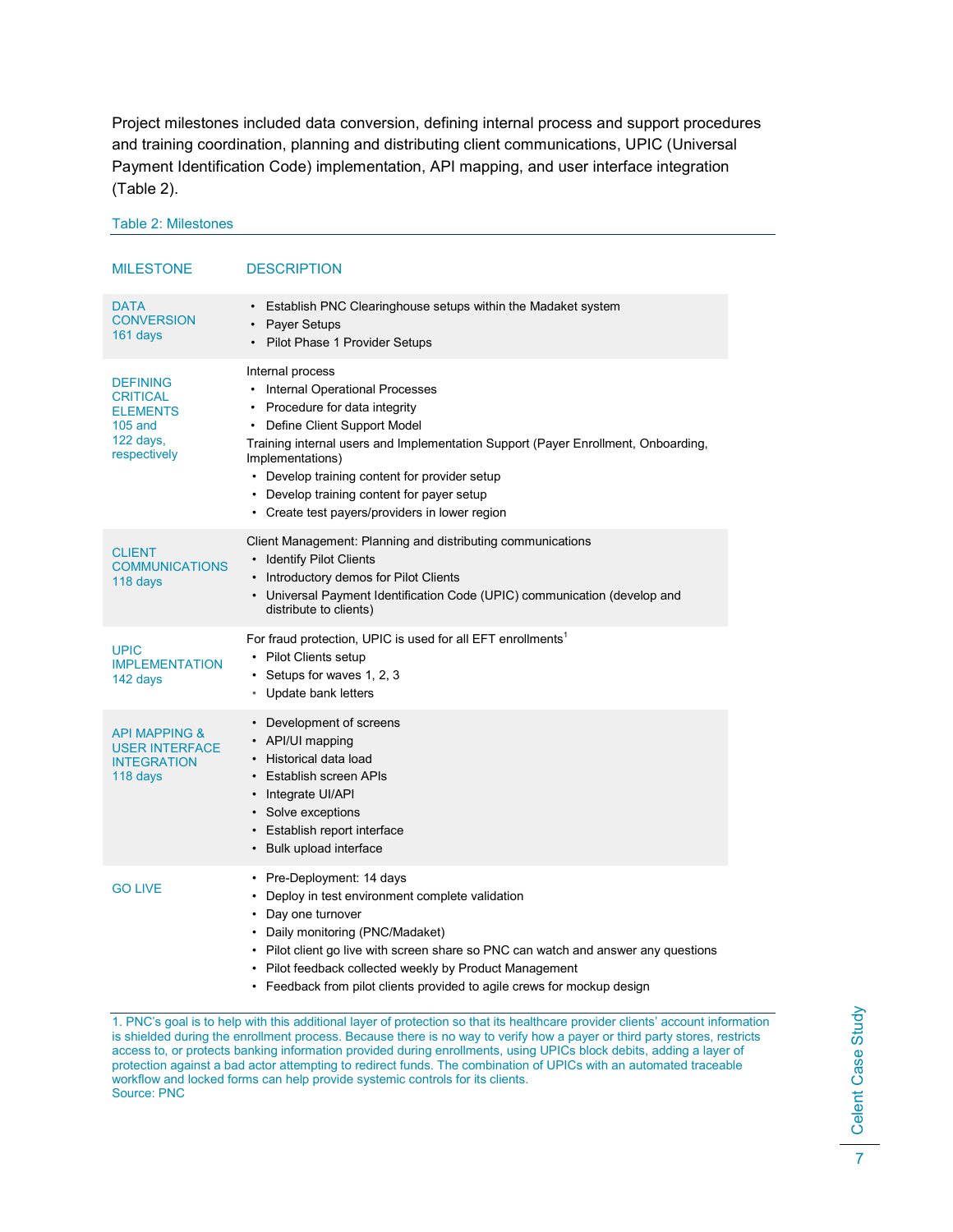Client input is paramount. Starting the pilot with a select number of clients and payer setups provided the opportunity to identify and address potential gaps. Madaket and the internal development crews worked together to respond to feedback regarding how to help simplify the user experience. In addition, development crews anticipated new user needs and built features not originally in the core product such as bulk upload of an entire client setup, which, for a large health system, could include hundreds of locations and NPIs.

### **Results**

PNC's healthcare provider clients migrated to the new process in January 2019. As shown in Figure 3, PNC achieved positive operational and business results. Clients say they "love the new system" and find it "fast and easy to use." Thanks to automation and an intuitive design, clients are reporting drastically reduced time spent on enrollment. One client reported that work that used to take an employee five hours a week to complete has been reduced to one hour. In addition, as a result of the project's successes, PNC product delivery teams have created a model that is used consistently to support all cross-team collaboration and development.

Additional results include a decline in the amount of support tickets. Because the automated enrollment process and technology let clients view their enrollment status, the number of support tickets submitted by clients for missing data with a root cause tied to an enrollment issue has started to decline. For example, for PNC's largest pilot client, overall support tickets related to enrollment dropped from 15% of total support tickets to 4.4% in just four months.



Figure 3: Results – Pre and Post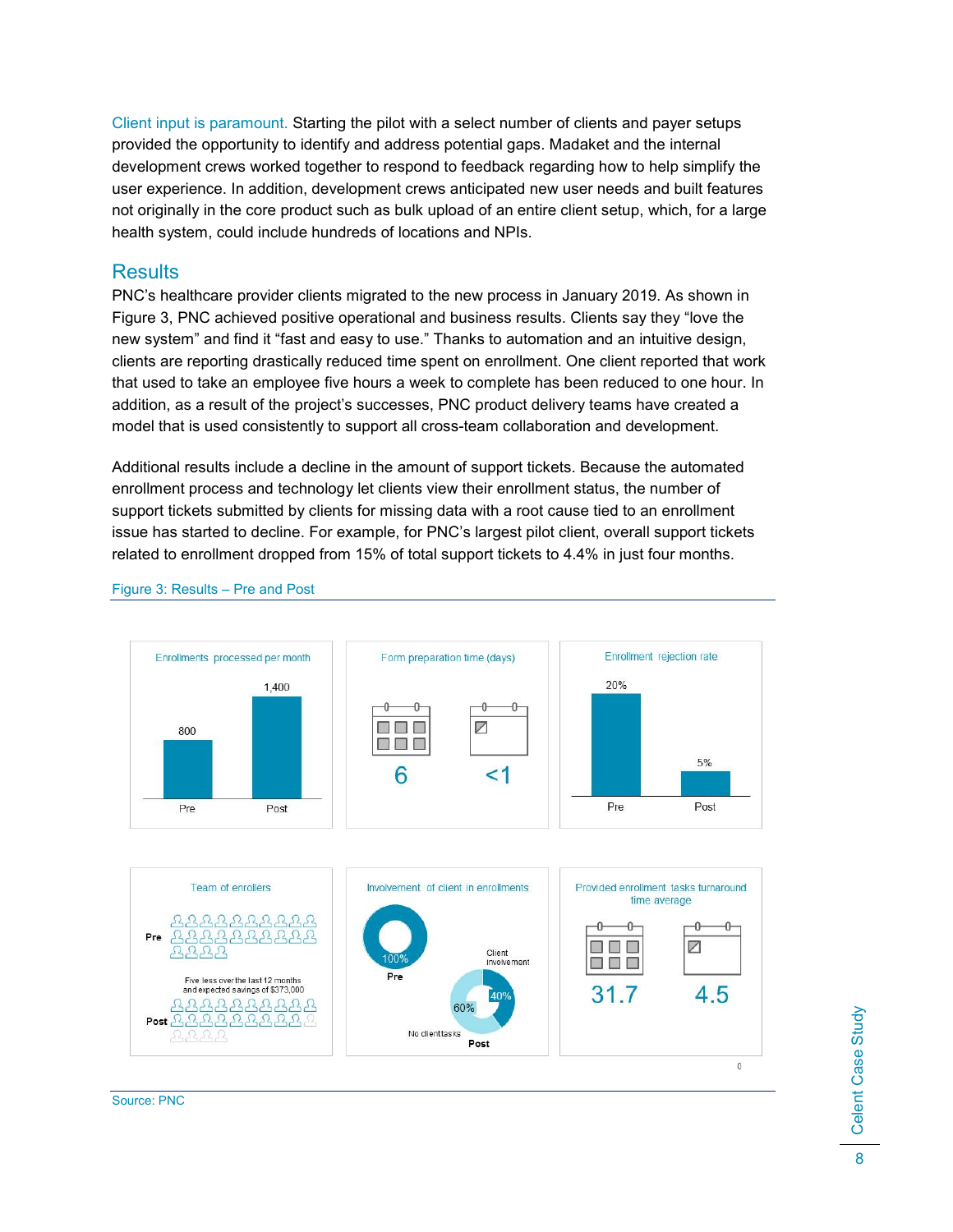### Copyright Notice

#### Prepared by

#### Celent, a division of Oliver Wyman, Inc.

Copyright © 2020 Celent, a division of Oliver Wyman, Inc., which is a wholly owned subsidiary of Marsh & McLennan Companies [NYSE: MMC]. All rights reserved. This report may not be reproduced, copied or redistributed, in whole or in part, in any form or by any means, without the written permission of Celent, a division of Oliver Wyman ("Celent") and Celent accepts no liability whatsoever for the actions of third parties in this respect. Celent and any third party content providers whose content is included in this report are the sole copyright owners of the content in this report. Any third party content in this report has been included by Celent with the permission of the relevant content owner. Any use of this report by any third party is strictly prohibited without a license expressly granted by Celent. Any use of third party content included in this report is strictly prohibited without the express permission of the relevant content owner This report is not intended for general circulation, nor is it to be used, reproduced, copied, quoted or distributed by third parties for any purpose other than those that may be set forth herein without the prior written permission of Celent. Neither all nor any part of the contents of this report, or any opinions expressed herein, shall be disseminated to the public through advertising media, public relations, news media, sales media, mail, direct transmittal, or any other public means of communications, without the prior written consent of Celent. Any violation of Celent's rights in this report will be enforced to the fullest extent of the law, including the pursuit of monetary damages and injunctive relief in the event of any breach of the foregoing restrictions.

This report is not a substitute for tailored professional advice on how a specific financial institution should execute its strategy. This report is not investment advice and should not be relied on for such advice or as a substitute for consultation with professional accountants, tax, legal or financial advisers. Celent has made every effort to use reliable, up-to-date and comprehensive information and analysis, but all information is provided without warranty of any kind, express or implied. Information furnished by others, upon which all or portions of this report are based, is believed to be reliable but has not been verified, and no warranty is given as to the accuracy of such information. Public information and industry and statistical data, are from sources we deem to be reliable; however, we make no representation as to the accuracy or completeness of such information and have accepted the information without further verification.

Celent disclaims any responsibility to update the information or conclusions in this report. Celent accepts no liability for any loss arising from any action taken or refrained from as a result of information contained in this report or any reports or sources of information referred to herein, or for any consequential, special or similar damages even if advised of the possibility of such damages.

There are no third party beneficiaries with respect to this report, and we accept no liability to any third party. The opinions expressed herein are valid only for the purpose stated herein and as of the date of this report.

No responsibility is taken for changes in market conditions or laws or regulations and no obligation is assumed to revise this report to reflect changes, events or conditions, which occur subsequent to the date hereof.

PNC and PINACLE are registered marks of The PNC Financial Services Group, Inc. ("PNC"). Banking and lending products and services, bank deposit products, and treasury management services, including, but not limited to, services for healthcare providers and payers, are provided by PNC Bank, National Association, a wholly-owned subsidiary of PNC and Member FDIC. ©2020 The PNC Financial Services Group, Inc. All rights reserved.